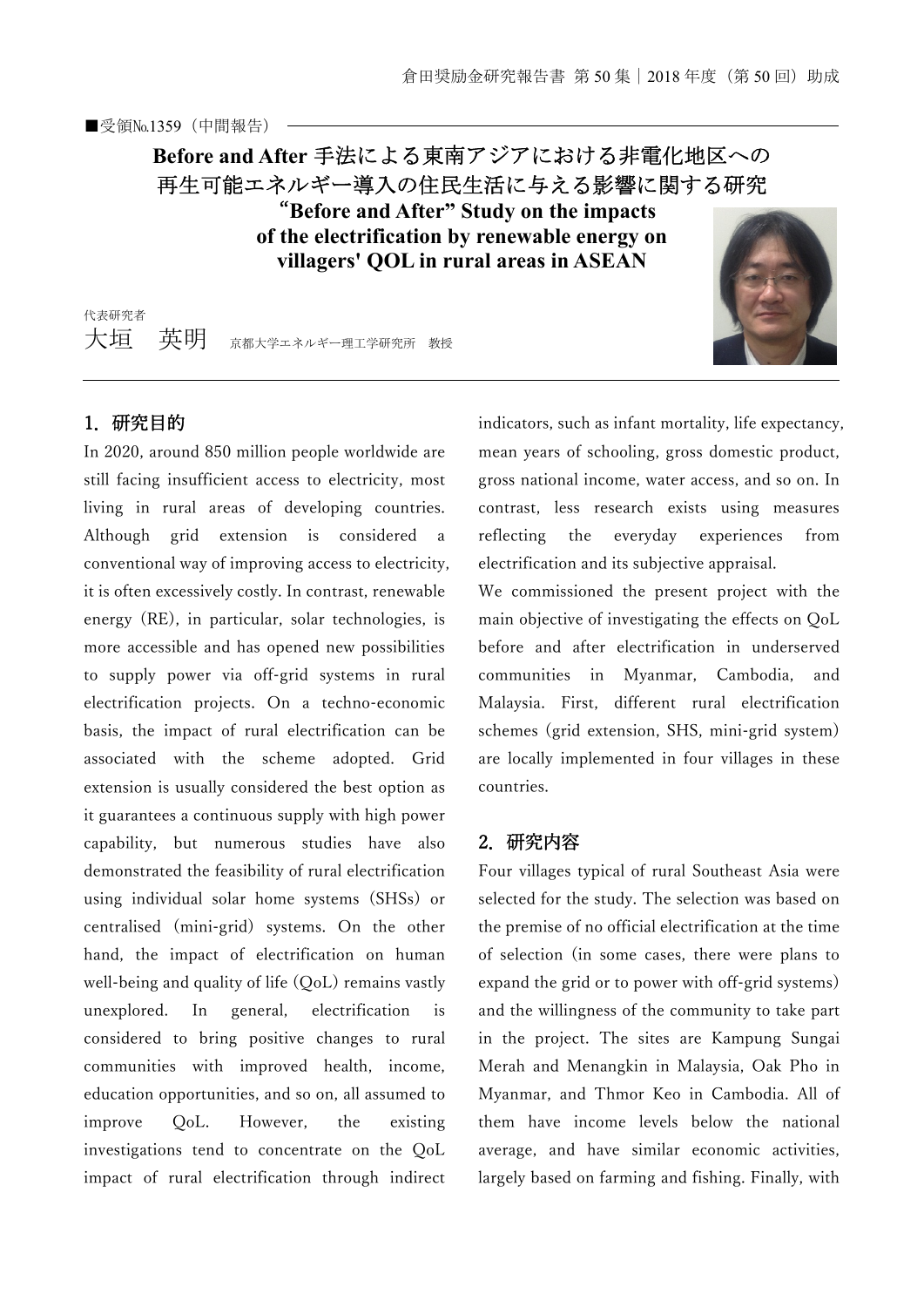the exception of Oak Pho (Myanmar), the first visits to villages were carried out prior to electrification, while the second visit was done at least one year after electrification.

#### 2.1 Methodology

The QoL measurement is comprised of several domains through field work, providing two sets of data. The first survey captures the condition prior to electrification, and then the second survey was conducted around one year after electrification so as to allow some time for the villagers to adapt to the new lifestyle. Each of these measures are taken as baselines and endpoints, and with further analysis based on statistical methods, differences between both stages were revealed. The questionnaire was applied in the form of an interview. It was structured to cover QoL with its dimensions, occupation, and time of activities, as shown in Table 1. The measures are based on a well-known measure of quality of life known as the Wisconsin Quality of Life Index (WQoLI). The original elements in the WQoLI are life satisfaction, occupational activities, psychological well-being, physical health, social relations, economics, daily living activities, symptoms, and goals, from which we selected items with a rational hypothetical connection with electricity. In this process, we have examined previous literature reporting on relationships between the elements and electricity use.

#### 2.2 Results

The interview data was analysed by SPSS statistical package and the demographics of sample data were balanced number of genders and ages. Most respondents completed primary education, were married and lived together with their family, declared farming as their main occupation, and their incomes were lower than each national average.

Overall, there was an increase in the levels of self-reported QoL. Figure 1 shows, as an example, how the median score in the 10-point scale item rose after electrification in all types of electrification systems. Given that QoL

| No. | Category           | <b>Dimensions</b>                                                      | <b>Domains</b>                                                                                                      | Items | <b>Type of Variable</b>                      |
|-----|--------------------|------------------------------------------------------------------------|---------------------------------------------------------------------------------------------------------------------|-------|----------------------------------------------|
| 1   | Demographics       |                                                                        | $(1)$ Gender, $(2)$ age, $(3)$ education, $(4)$ family<br>type, (5) occupation                                      | 5     | Nominal                                      |
|     | Quality of Life    | Quality of life<br>(Self-reported and<br>satisfaction sub-<br>domains) | Self-reported quality of life                                                                                       |       | Ordinal<br>(10p scale)                       |
|     |                    |                                                                        | Satisfaction sub-domains:<br>$(1)$ Time use, $(2)$ time alone, $(3)$ housing, $(4)$<br>cooking, (5) personal safety | 5     | Ordinal<br>(5p-likert scale)                 |
|     |                    | Psychological well-<br>being                                           | Self-reported mental health                                                                                         |       | Ordinal<br>(5p-likert scale)                 |
| П   |                    | Physical health<br>well-being                                          | Self-reported physical health                                                                                       |       | Ordinal<br>(5p-likert scale)                 |
|     |                    | Social well-being                                                      | Perception on social support from family<br>and friends                                                             |       | Ordinal<br>(5p-likert scale)                 |
|     |                    | Economic well-<br>being                                                | (1) Feelings about personal wealth, (2)<br>regularity of lack of money preventing<br>activities, (3) income         | 3     | Ordinal<br>(5/4p scale)/Scale                |
| Ш   | Occupations        |                                                                        | Satisfaction with (1) main activity, (2)<br>hours of work                                                           |       | Ordinal<br>$(5p-likelihood)$<br>scale)/Scale |
| IV  | Time of activities |                                                                        | Total active time                                                                                                   |       | Time scale                                   |

|  |  | Table 1. Questionnaire items and structure |
|--|--|--------------------------------------------|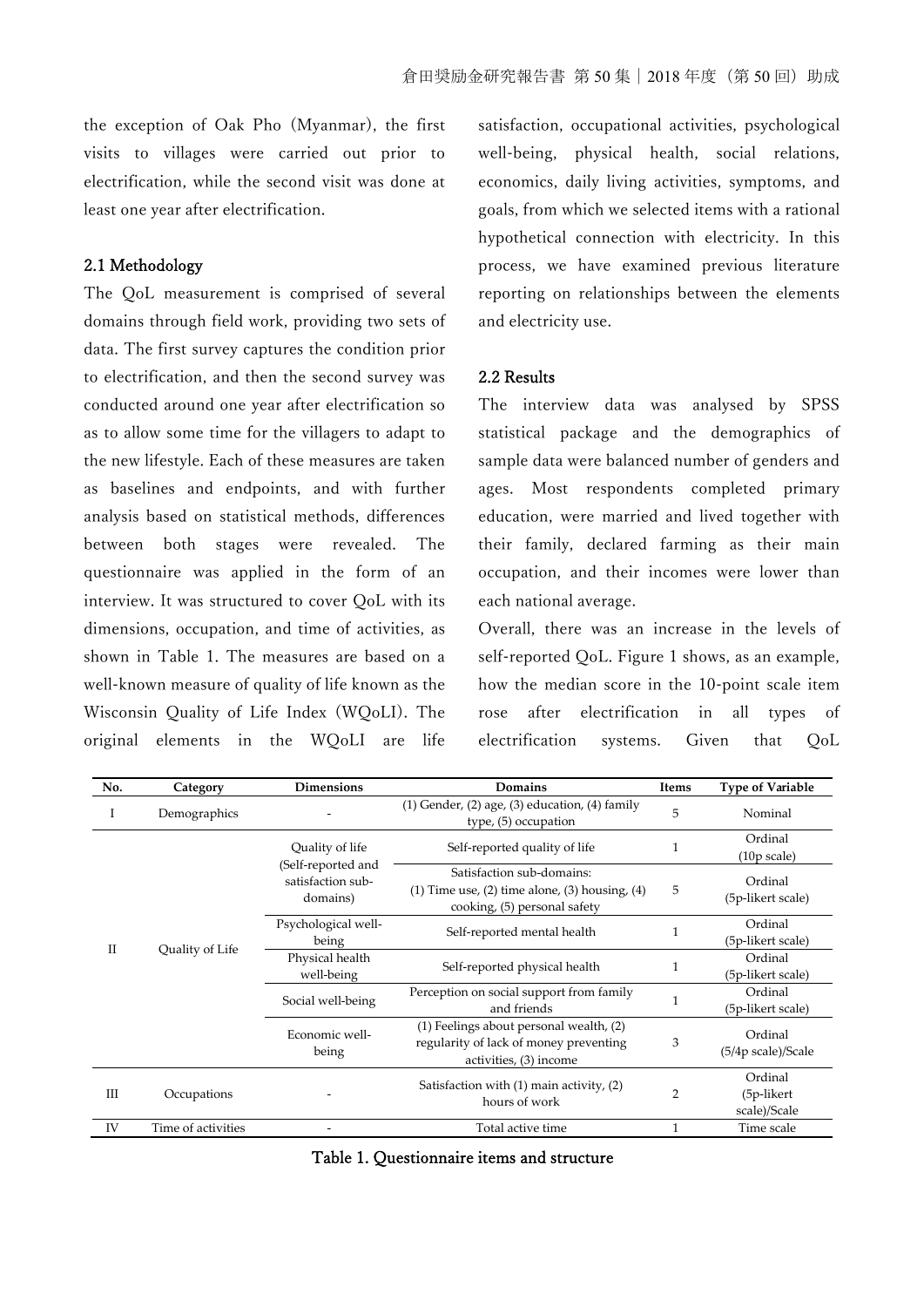distributions were found to be left-skewed, a median test confirmed that the increase observed in the mini-grid system, the greatest among the systems, was significant (X2 = 13.1,  $p < 0.05$ ). Nevertheless, the QoL median levels for the grid and SHS systems clearly demonstrate an increase, providing further support to the overall hypothesis that higher QoL levels were brought about by electrification. One of the main drivers for the advancement in QoL is the power and energy capacities offered to the different rural communities. Concerning this, the grid should offer the highest QoL advancement owing to its ability to deliver the highest power and energy capacities, and thus offering the highest flexibility in the choice of appliances and simultaneous operation of appliances, followed by the mini-grid system and the SHS. However, the results showed that the hybrid system recorded the highest self-reported QoL advancement, surpassing the grid and SHS. We conclude that the significant increase in self-reported QoL in the hybrid system in Oak Pho, Myanmar can be attributed to the severe state of deprivation of electricity before being formally electrified in comparison with Kampung Sungai Merah and Menangkin running on SHS and grid, where villagers in the two sites were already running diesel generators prior to electrification. With these results, it can be said that electrification had positive effects on human well-being, as seen through the use of this more direct measure.

In addition to the self-reported QoL, psychological, physical, and social well-being levels increased after electrification. In contrast, a certain reduction in economic well-being levels was also observed. This would be correlated with the analysis data that indicated no increase on



Fig. 1 Boxplots of self-reported quality of life  $(QoL)$ productive activities and a decline in available household budget. For the more detail, satisfaction levels with time use, time spent alone, housing, and personal safety were no changes after electrification, and a positive effect on satisfaction levels with cooking. Moreover, in terms of occupation, no changes in the total hours dedicated to work and no prolonged active time on usual activities in the household were observed. Overall, the findings provide support to the hypothesis of a positive effect on QoL from electrification, but they also detail a more precise description of the effect on specific QoL dimensions, which clarifies facts presumed by indirect economic or aggregated measures.

From a technological systems viewpoint, the rural electrification scheme did not show important differences between systems beyond the prices paid for electricity, which were in general higher for the grid and mini-grid systems over the SHS. Problems arising from system management and maintenance, as well as post-operation waste management, might later become an issue because this result is based on the one-year perspective and longer-span observation should be needed to